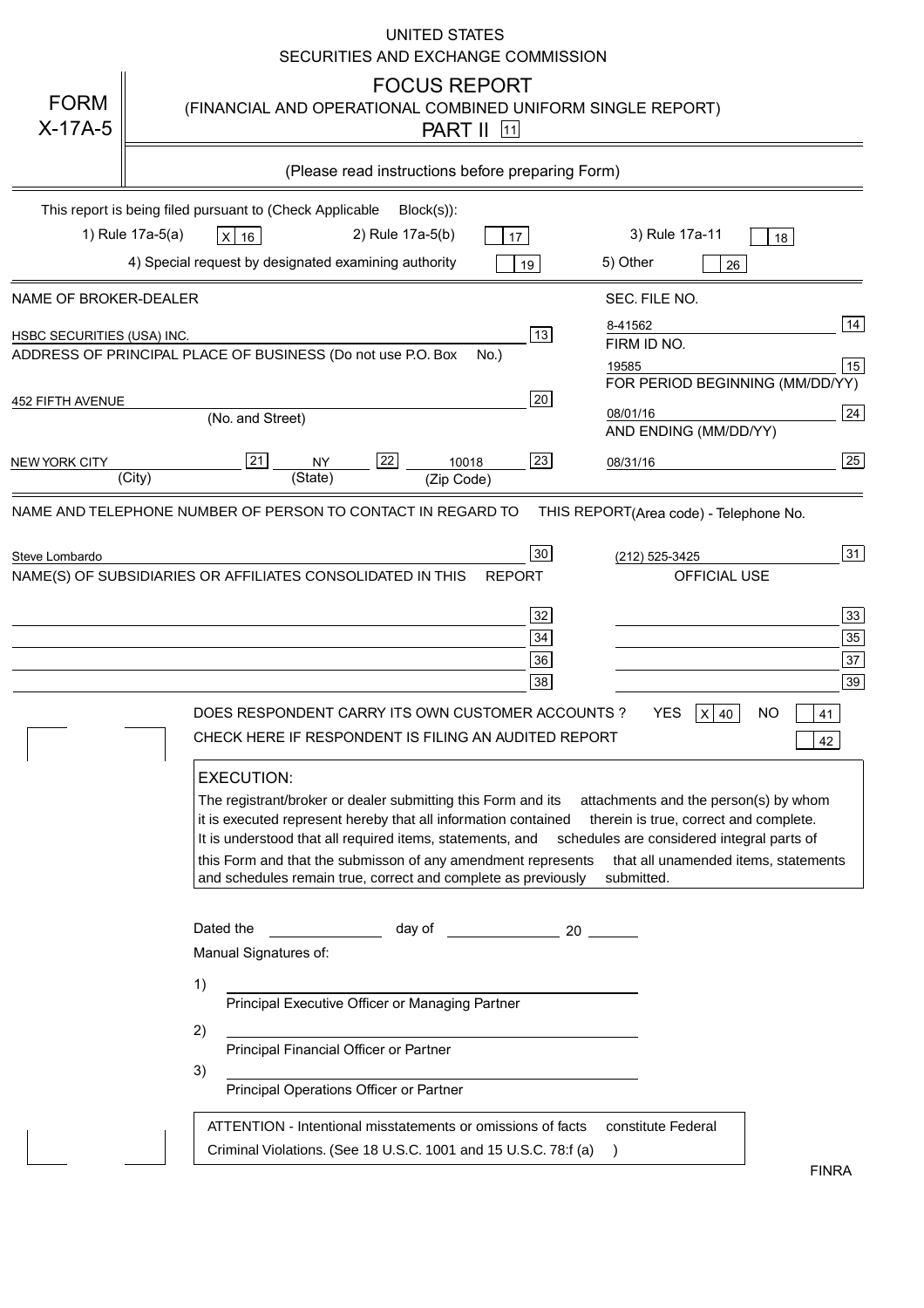### SUPPLEMENT TO FINANCIAL AND OPERATIONAL COMBINED UNIFORM SINGLE REPORT PART II

**BROKER OR DEALER** 

HSBC SECURITIES (USA) INC.

08/31/16

as of

## STATEMENT OF SEGREGATION REQUIREMENTS AND FUNDS IN SEGREGATION FOR CUSTOMERS TRADING ON U.S. COMMODITY EXCHANGES

| SEGREGATION REQUIREMENTS (Section 4d(2) of the CEAct)                                          |                    |                    |                     |
|------------------------------------------------------------------------------------------------|--------------------|--------------------|---------------------|
| 1. Net ledger balance                                                                          |                    |                    |                     |
| A. Cash                                                                                        | \$                 | $(416, 673)$ 7010  |                     |
| B. Securities (at market)                                                                      |                    | 968,993,545 7020   |                     |
| 2. Net unrealized profit (loss) in open futures contracts<br>traded on a contract market       |                    | 317,803,010 7030   |                     |
| 3. Exchange traded options                                                                     |                    |                    |                     |
| A. Add market value of open option contracts purchased on a<br>contract market                 |                    | 114,664,509 7032   |                     |
| B. Deduct market value of open option contracts granted (sold)<br>on a contract market         |                    | 91,341,803) 7033   |                     |
| 4. Net equity (deficit) (add lines 1, 2, and 3)                                                |                    | 1,309,702,588 7040 |                     |
| 5. Accounts liquidating to a deficit and accounts with debit<br>balances                       |                    |                    |                     |
| - gross amount                                                                                 | 12,720,154<br>7045 |                    |                     |
|                                                                                                |                    |                    |                     |
| Less: amount offset by customer owned securities                                               | 12,720,154) 7047   |                    | 7050                |
| 6. Amount required to be segregated (add lines 4 and 5)                                        | \$                 | 1,309,702,588      | 7060                |
| FUNDS IN SEGREGATED ACCOUNTS                                                                   |                    |                    |                     |
| 7. Deposited in segregated funds bank accounts                                                 |                    |                    |                     |
| A. Cash                                                                                        |                    | 162,933,913        | 7070                |
| B. Securities representing investments of customers' funds<br>(at market)                      |                    | $\Omega$           | 7080                |
| C. Securities held for particular customers or option customers<br>in lieu of cash (at market) |                    | 271,414,121        | 7090                |
| 8. Margins on deposit with derivatives clearing organizations<br>of contract markets           |                    |                    |                     |
| A. Cash                                                                                        | \$                 | 235,867,684        | 7100                |
| B. Securities representing investments of customers' funds<br>(at market)                      |                    |                    | 7110                |
| C. Securities held for particular customers or option customers<br>in lieu of cash (at market) |                    | 697,579,424        | 7120                |
| 9. Net settlement from (to) derivatives clearing organizations<br>of contract markets          |                    | 20,518,094         | 7130                |
| 10. Exchange traded options                                                                    |                    |                    |                     |
| A. Value of open long option contracts                                                         |                    | 114,664,509 7132   |                     |
| B. Value of open short option contracts                                                        |                    | 91,341,803 7133    |                     |
| 11. Net equities with other FCMs                                                               |                    |                    |                     |
| A. Net liquidating equity                                                                      |                    | 2,321,306          | 7140                |
| B. Securities representing investments of customers' funds<br>(at market)                      |                    |                    | 7160                |
| C. Securities held for particular customers or option customers<br>in lieu of cash (at market) |                    |                    | 7170                |
| 12. Segregated funds on hand (describe:                                                        |                    |                    | $0 \overline{7150}$ |
| 13. Total amount in segregation (add lines 7 through 12)                                       |                    | 1,413,957,249 7180 |                     |
| 14. Excess (deficiency) funds in segregation (subtract line 6<br>from line 13)                 | £                  | 104,254,661 7190   |                     |
| 15. Management Target Amount for Excess funds in segregation                                   |                    | 60,000,000 7194    |                     |
| 16. Excess (deficiency) funds in segregation over (under) Management Target Amount Excess      | \$                 | 44,254,661 7198    |                     |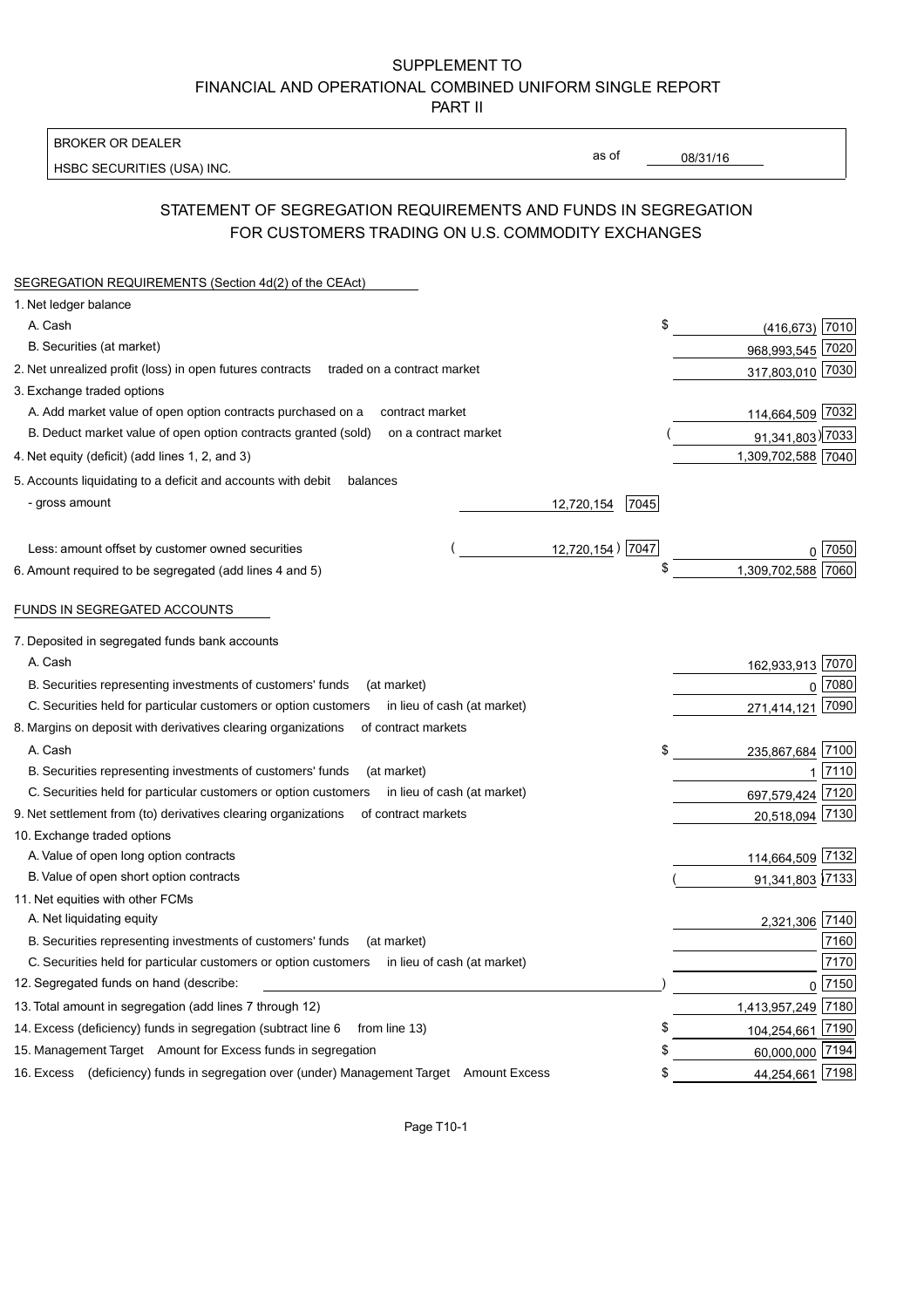# SUPPLEMENT TO FINANCIAL AND OPERATIONAL COMBINED UNIFORM SINGLE REPORT

PART II

| <b>BROKER OR DEALER</b>                                        |                                        | as of     | 08/31/16 |           |
|----------------------------------------------------------------|----------------------------------------|-----------|----------|-----------|
| HSBC SECURITIES (USA) INC.                                     |                                        |           |          |           |
| STATEMENT OF SEGREGATION REQUIREMENTS AND FUNDS IN SEGREGATION | FOR CUSTOMERS' DEALER OPTIONS ACCOUNTS |           |          |           |
| 1. Amount required to be segregated in accordance              |                                        |           |          |           |
| with Commission regulation 32.6                                |                                        | \$        |          | 7200<br>0 |
| 2. Funds in segregated accounts                                |                                        |           |          |           |
| A. Cash                                                        | \$                                     | $0$  7210 |          |           |
| B. Securities (at market)                                      |                                        | $0$  7220 |          |           |
| C. Total                                                       |                                        |           |          | 7230<br>U |
| 3. Excess (deficiency) funds in segregation                    |                                        |           |          |           |
| (subtract line 2.C from line 1)                                |                                        |           |          | 7240      |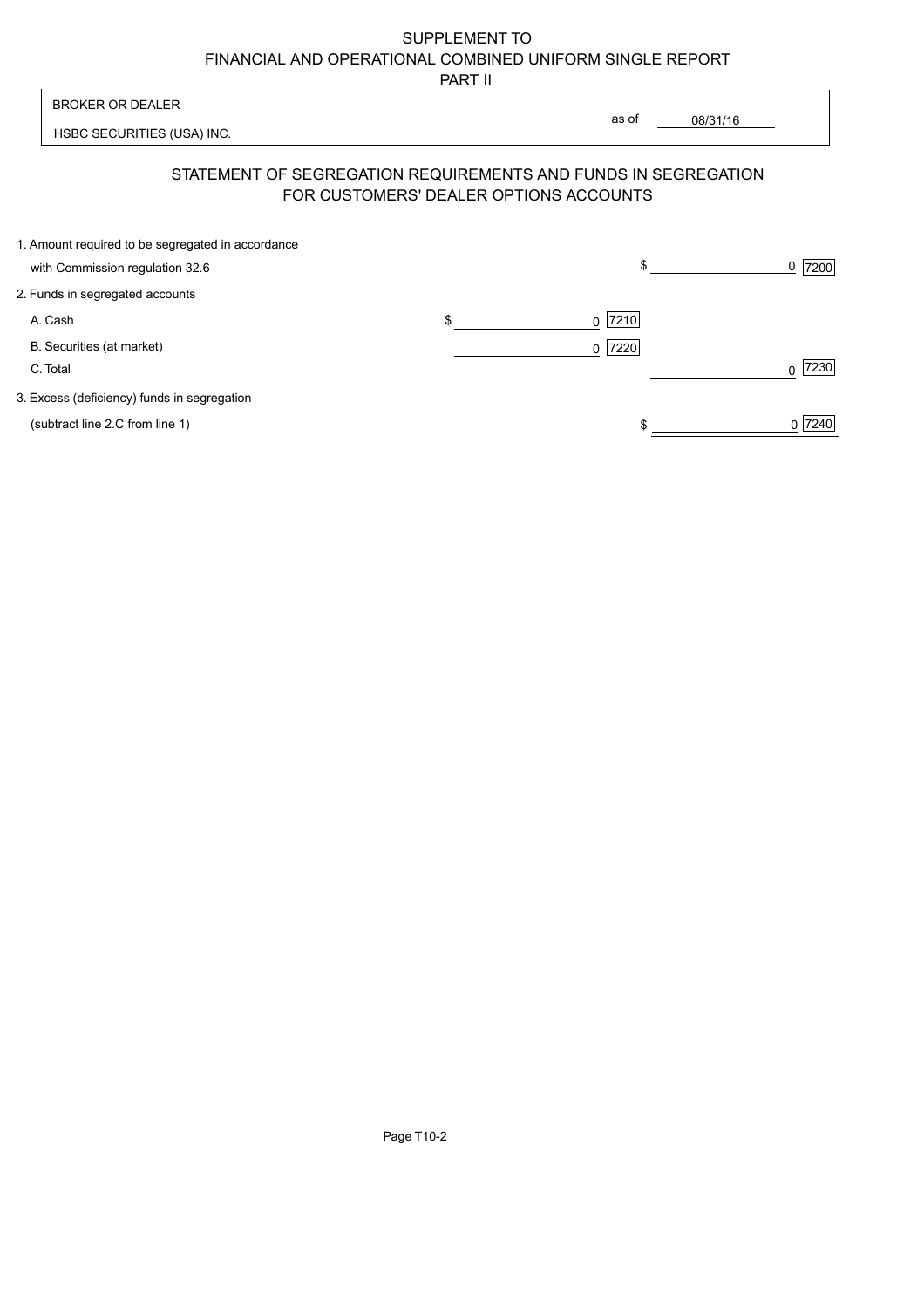SUPPLEMENT TO FINANCIAL AND OPERATIONAL COMBINED UNIFORM SINGLE REPORT

PART II

| <b>BROKER OR DEALER</b>    |
|----------------------------|
| HSBC SECURITIES (USA) INC. |

as of

08/31/16

#### STATEMENT OF SECURED AMOUNTS AND FUNDS HELD IN SEPARATE ACCOUNTS PURSUANT TO COMMISSION REGULATION 30.7

#### FOREIGN FUTURES AND FOREIGN OPTIONS SECURED AMOUNTS

| regulation of a foreign government<br>Amount required to be set aside pursuant to law, rule or<br>or a rule of a self-regulatory organization authorized<br>thereunder                         | \$<br><sup>n</sup>               | 7305         |
|------------------------------------------------------------------------------------------------------------------------------------------------------------------------------------------------|----------------------------------|--------------|
| 1. Net ledger balance - Foreign Futures and Foreign Option Trading - All Customers<br>A. Cash<br><b>B.</b> Securities<br>(at market)                                                           | \$<br>108,812,991<br>119,761,641 | 7315<br>7317 |
| unrealized profit (loss) in open futures contracts traded on a foreign board of trade<br>2. Net                                                                                                | (46, 864, 365)                   | 7325         |
| 3. Exchange traded options<br>A. Market value of open option contracts purchased on a foreign board of trade<br>B. Market value of open contracts granted (sold) on a foreign board of trade   | 0<br>U                           | 7335<br>7337 |
| (add lines 1.2. and 3.)<br>4. Net equity (deficit)                                                                                                                                             | \$<br>181,710,267                | 7345         |
| 5. Accounts liquidating to<br>a deficit and accounts with<br>7351<br>debit balances - gross<br>4,467,908<br>amount<br>4,465,292) [7352]<br>Less: amount offset by<br>customer owned securities | 2,616                            | 7354         |
| 6. Amount required to be set aside as the secured amount - Net Liquidating<br>Equity Method (add lines 4 and 5)                                                                                | \$<br>181,712,883                | 7355         |
| 7. Greater of amount required to be set aside pursuant to foreign jurisdiction (above) or<br>line 6.                                                                                           | 181,712,883                      | 7360         |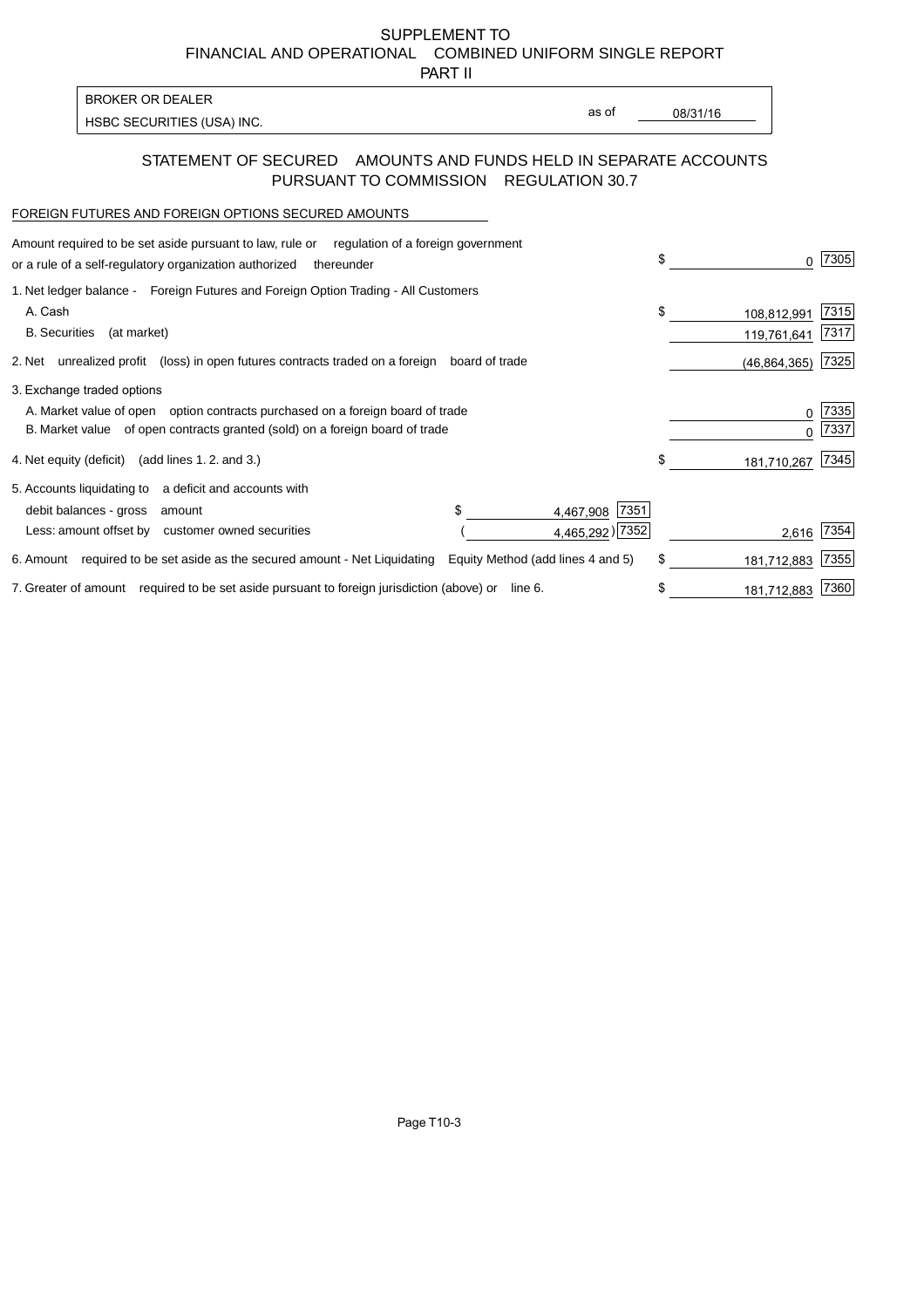SUPPLEMENT TO

FINANCIAL AND OPERATIONAL COMBINED UNIFORM SINGLE REPORT

PART II

| <b>BROKER OR DEALER</b>                                                                           |                        |                 |                  |
|---------------------------------------------------------------------------------------------------|------------------------|-----------------|------------------|
| HSBC SECURITIES (USA) INC.                                                                        | as of                  | 08/31/16        |                  |
|                                                                                                   |                        |                 |                  |
| STATEMENT OF SECURED AMOUNTS AND FUNDS HELD IN SEPARATE<br>PURSUANT TO COMMISSION REGULATION 30.7 |                        | <b>ACCOUNTS</b> |                  |
| FUNDS DEPOSITED IN SEPARATE REGULATION 30.7 ACCOUNTS                                              |                        |                 |                  |
| 1. Cash in banks                                                                                  |                        |                 |                  |
| A. Banks located in the United States                                                             | \$<br>49,390,434 7500  |                 |                  |
| B. Other banks qualified under Regulation 30.7                                                    |                        |                 |                  |
| 7510<br>Name(s):<br><b>HARRIS TRUST</b>                                                           | $0$ 7520 \$            |                 | 49,390,434 7530  |
| 2. Securities                                                                                     |                        |                 |                  |
| A. In safekeeping with banks located in the United States                                         | \$<br>52,925,170 7540  |                 |                  |
| 30.7<br>B. In safekeeping with other banks qualified under Regulation                             |                        |                 |                  |
| 7550<br>Name(s):<br><b>HARRIS TRUST</b>                                                           | $0$ 7560               |                 | 52,925,170 7570  |
| 3. Equities with registered futures commission merchants                                          |                        |                 |                  |
| A. Cash                                                                                           | \$<br>$0$ 7580         |                 |                  |
| <b>B.</b> Securities                                                                              | $0$ 7590               |                 |                  |
| C. Unrealized gain (loss) on open futures contracts                                               | $0$ 7600               |                 |                  |
| D. Value of long option contracts                                                                 | $0$ 7610               |                 |                  |
| E. Value of short option contracts                                                                | $0)$ 7615              |                 | 0 7620           |
| 4. Amounts held by clearing organizations of foreign boards of<br>trade                           |                        |                 |                  |
| 7630<br>Name(s):                                                                                  |                        |                 |                  |
| A. Cash                                                                                           | \$<br>7640             |                 |                  |
| <b>B.</b> Securities                                                                              | 7650                   |                 |                  |
| C. Amount due to (from) clearing organizations - daily<br>variation                               | 7660                   |                 |                  |
| D. Value of long option contracts                                                                 | 7670                   |                 |                  |
| E. Value of short option contracts                                                                | $ \overline{7675} $    |                 | 7680             |
| 5. Amounts held by members of foreign boards of trade                                             |                        |                 |                  |
| Name(s):<br>7690                                                                                  |                        |                 |                  |
| A. Cash                                                                                           | \$<br>101,267,724 7700 |                 |                  |
| <b>B.</b> Securities                                                                              | 7710<br>66,836,471     |                 |                  |
| C. Unrealized gain (loss) on open futures contracts                                               | (46, 864, 365)<br>7720 |                 |                  |
| D. Value of long option contracts                                                                 | 0 7730                 |                 |                  |
| E. Value of short option contracts                                                                | $_0$ ) 7735            |                 | 121,239,830 7740 |
| 6. Amounts with other depositories designated by a foreign<br>board of trade                      |                        |                 |                  |
| 7750<br>Name(s):                                                                                  |                        |                 | 0 7760           |
| 7. Segregated funds on hand (describe:                                                            |                        |                 | 0 7765           |
| 8. Total funds in separate section 30.7 accounts                                                  |                        | \$              | 223,555,434 7770 |
| 9. Excess (deficiency) set Aside Funds for Secured Amount (subtract Line 7 Secured                |                        |                 |                  |
| Statement page T10-3 from Line 8)                                                                 |                        | \$              | 41,842,551 7380  |
| 10. Management Target Amount for Excess funds in separate section 30.7 accounts                   |                        | \$              | 25,000,000 7780  |
|                                                                                                   |                        |                 |                  |
| 11. Excess (deficiency) funds in separate 30.7 accounts over (under) Management Target            |                        |                 | 16,842,551 7785  |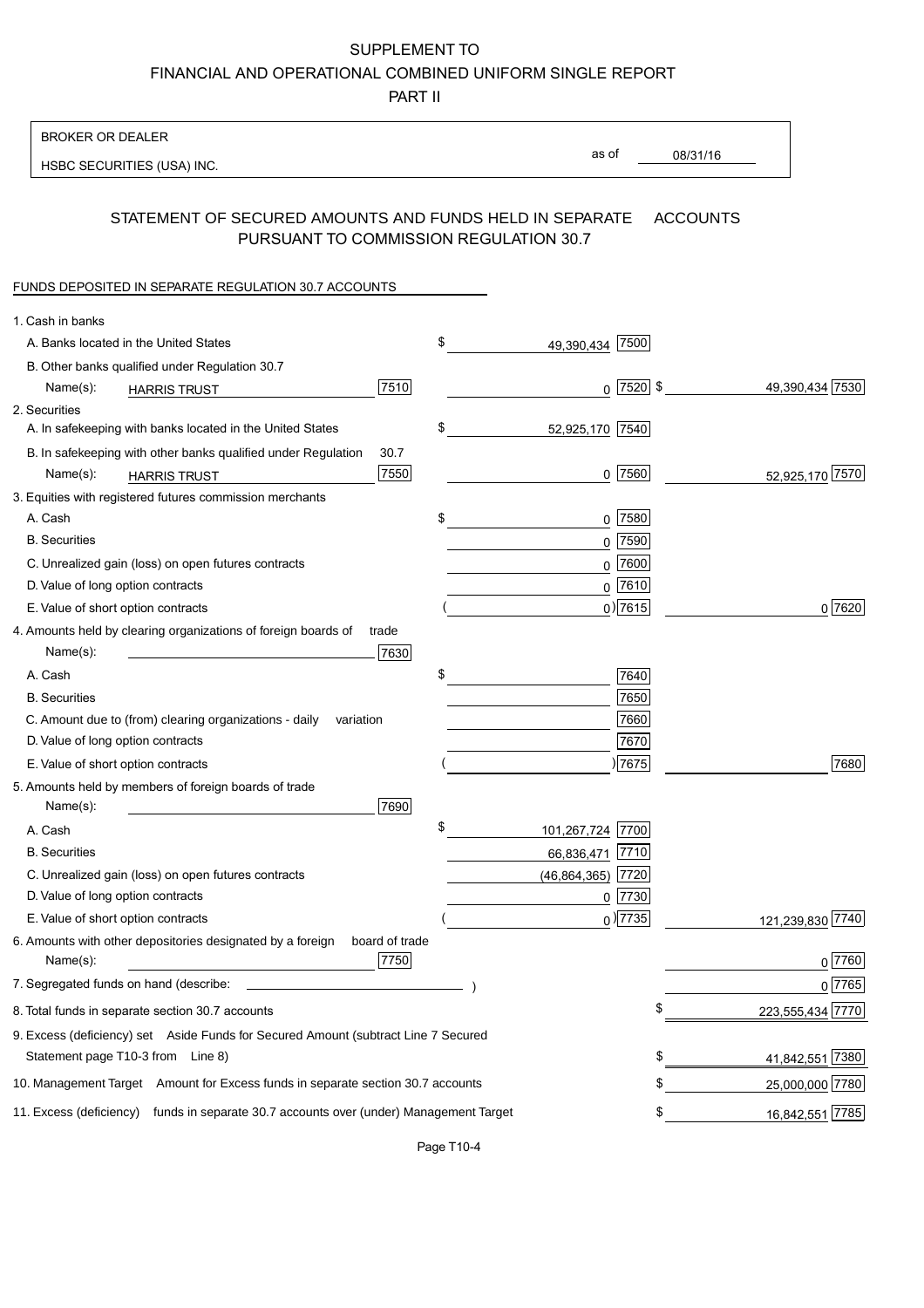SUPPLEMENT TO FINANCIAL AND OPERATIONAL COMBINED UNIFORM SINGLE REPORT

PART II

**BROKER OR DEALER** HSBC SECURITIES (USA) INC.

as of

 $08/31/16$ 

### STATEMENT OF CLEARED SWAPS CUSTOMER SEGREGATION REQUIREMENTS AND FUNDS IN CLEARED SWAPS CUSTOMER ACCOUNTS UNDER 4D(F) OF THE CEA

| <b>Cleared Swaps Customer Requirements</b>                                                                  |    |                        |
|-------------------------------------------------------------------------------------------------------------|----|------------------------|
| 1. Net ledger balance                                                                                       |    |                        |
| A. Cash                                                                                                     | \$ | 1,453,528,905 8500     |
| B. Securities (at market)                                                                                   |    | 805,166,807 8510       |
| 2. Net unrealized profit (loss) in open cleared swaps                                                       |    | $(1,409,647,118)$ 8520 |
| 3. Cleared swaps options                                                                                    |    |                        |
| A. Market value of open cleared swaps option contracts purchased                                            |    | 0 8530                 |
| B. Market value of open cleared swaps option contracts granted (sold)                                       |    | 0) 8540                |
| 4. Net equity (deficit) (add lines 1, 2, and 3)                                                             |    | 849,048,594 8550       |
| 5. Accounts liquidating to a deficit and accounts with                                                      |    |                        |
| 1,759,154 8560<br>debit balances - gross amount<br>\$                                                       |    |                        |
| 1,753,637) 8570<br>Less: amount offset by customer owned securities                                         |    | 5,517 8580             |
| 6. Amount required to be segregated for cleared swaps customers (add lines 4 and 5)                         | \$ | 849,054,111 8590       |
| Funds in Cleared Swaps Customer Segregated Accounts                                                         |    |                        |
| 7. Deposited in cleared swaps customer segregated accounts at banks                                         |    |                        |
| A. Cash                                                                                                     | \$ | 3,092,032 8600         |
| B. Securities representing investments of cleared swaps customers' funds (at market)                        |    | 0 8610                 |
| C. Securities held for particular cleared swaps customers in lieu of cash (at market)                       |    | 22,056,124 8620        |
| 8. Margins on deposit with derivatives clearing organizations in cleared swaps customer segregated accounts |    |                        |
| A. Cash                                                                                                     |    | 123,305,432 8630       |
| <b>B.</b> Securities<br>representing investments of cleared swaps customers' funds (at market)              |    | 12,000,000 8640        |
| C. Securities<br>held for particular cleared swaps customers in lieu of cash (at market)                    |    | 783,110,683 8650       |
| 9. Net settlement from (to) derivatives clearing organizations                                              |    | 3,369,609 8660         |
| 10. Cleared swaps options                                                                                   |    |                        |
| A. Value of open cleared swaps long option contracts                                                        |    | 0 8670                 |
| B. Value of open cleared swaps short option contracts                                                       |    | $0$ ) 8680             |
| 11. Net equities with other FCMs                                                                            |    |                        |
| A. Net liquidating equity                                                                                   |    | 0 8690                 |
| B. Securities representing investments of cleared swaps customers' funds (at market)                        |    | $0^{8700}$             |
| C. Securities<br>held for particular cleared swaps customers in lieu of cash (at market)                    |    | 0 8710                 |
| 12. Cleared swaps customer funds on hand (describe:                                                         |    | $0 \; 8715$            |
| 13. Total amount in cleared swaps customer segregation (add lines 7 through 12)                             | S  | 946,933,880 8720       |
| (deficiency) funds in cleared swaps customer segregation (subtract line 6 from line 13)<br>14. Excess       | S  | 97,879,769 8730        |
| 15. Management Target Amount for Excess funds in cleared swaps segregated accounts                          | \$ | 80,000,000 8760        |
| 16. Excess<br>(deficiency) funds in cleared swaps customer segregated accounts over                         |    |                        |
| <b>Management Target Excess</b><br>(under)                                                                  | \$ | 17,879,769 8770        |